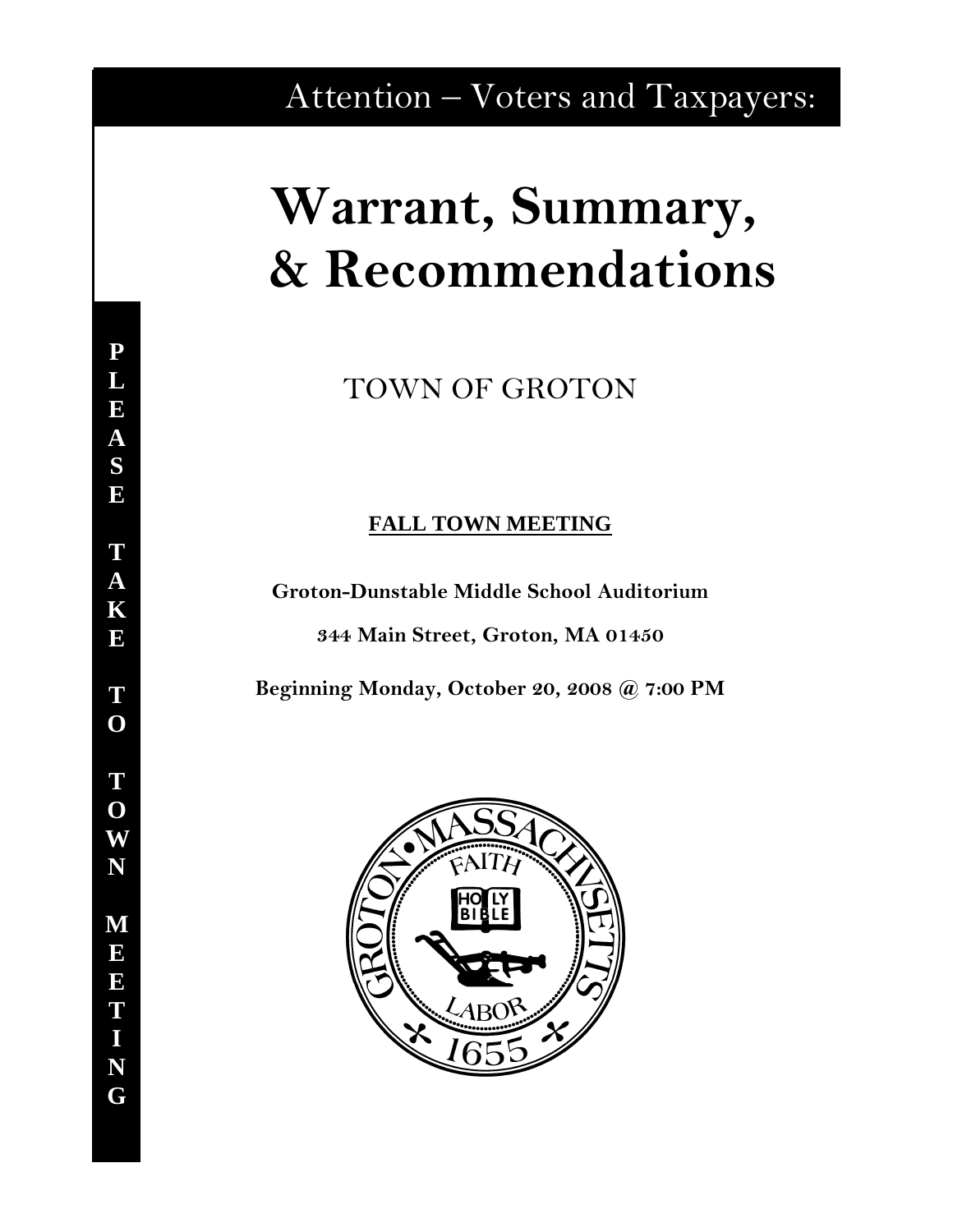#### **FALL TOWN MEETING WARRANT OCTOBER 20, 2008**

Middlesex: Commonwealth of Massachusetts To any Constable in the Town of Groton

#### **Greetings:**

In the name of the Commonwealth aforesaid, you are hereby required to notify and warn said inhabitants of said Town qualified to vote on Town affairs to assemble in the Groton-Dunstable Middle School Auditorium in said Town on Monday, the twentieth day of October next, at 7:00 P.M. in the evening, to consider the following:

#### **ARTICLE LISTINGS**

| <b>Article 1:</b>  |                                                |  |
|--------------------|------------------------------------------------|--|
| <b>Article 2:</b>  |                                                |  |
| <b>Article 3:</b>  |                                                |  |
| <b>Article 4:</b>  |                                                |  |
| <b>Article 5:</b>  |                                                |  |
| Article 6:         |                                                |  |
| <b>Article 7:</b>  |                                                |  |
| <b>Article 8:</b>  |                                                |  |
| <b>Article 9:</b>  | Transfer a Sum of Money to the Capital         |  |
|                    |                                                |  |
| <b>Article 10:</b> | Transfer a Sum of Money to the                 |  |
|                    |                                                |  |
| <b>Article 11:</b> |                                                |  |
| <b>Article 12:</b> |                                                |  |
| <b>Article 13:</b> |                                                |  |
| <b>Article 14:</b> |                                                |  |
| Article 15:        |                                                |  |
| <b>Article 16:</b> |                                                |  |
| <b>Article 17:</b> |                                                |  |
| <b>Article 18:</b> |                                                |  |
| <b>Article 19:</b> | Acquisition of Cemetery Land for Use by        |  |
|                    |                                                |  |
| <b>Article 20:</b> |                                                |  |
| <b>Article 21:</b> |                                                |  |
| <b>Article 22:</b> | <b>Electric Light Department Appropriation</b> |  |
|                    |                                                |  |
| <b>Article 23:</b> |                                                |  |
| <b>Article 24:</b> |                                                |  |
| <b>Article 25:</b> |                                                |  |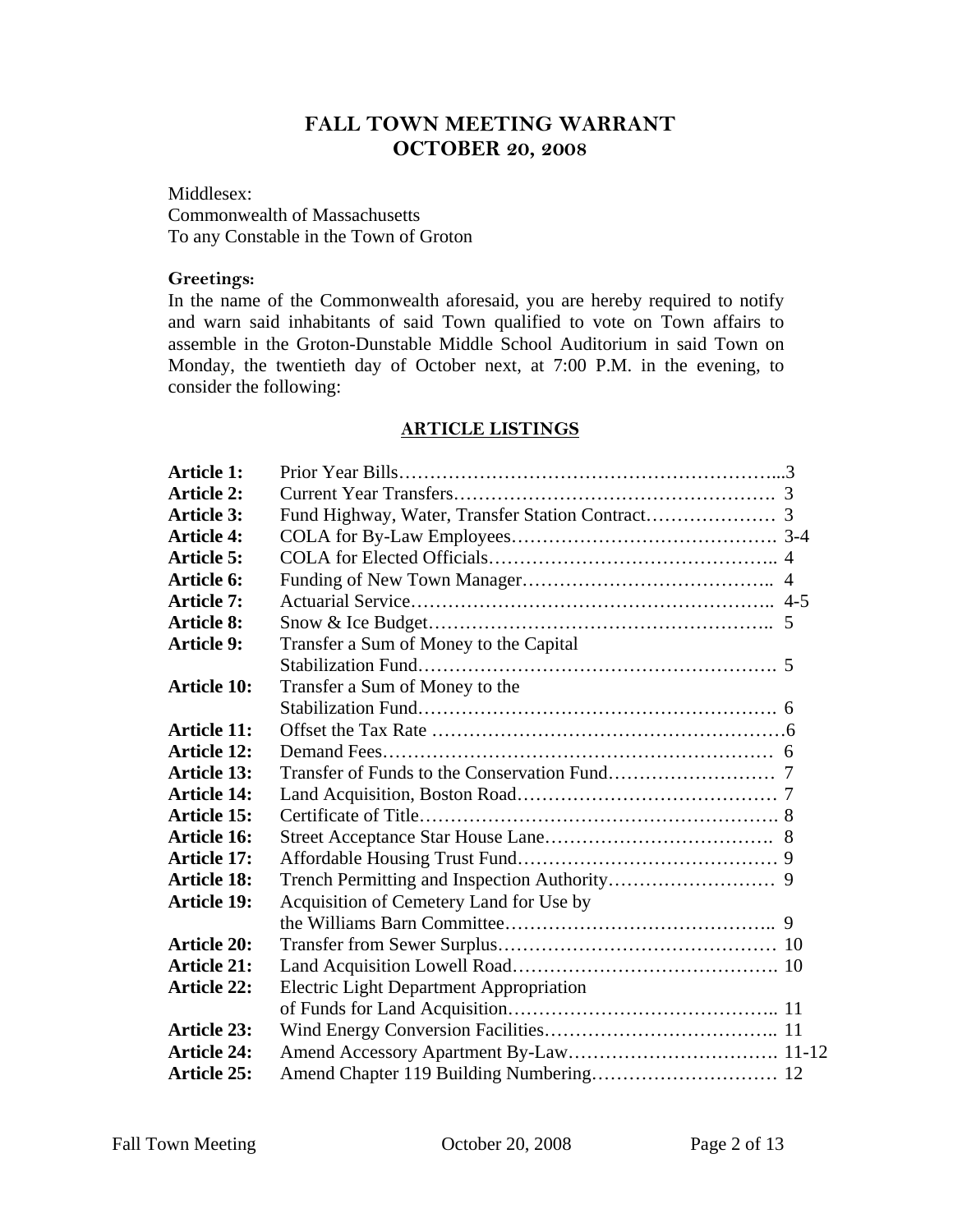#### **ARTICLE 1: PRIOR YEAR BILLS**

To see if the Town will vote to transfer from the General Excess and Deficiency Fund (Free Cash) sums of money for the payment of unpaid bills of a prior fiscal year, or take any action thereon.

**Sponsored By: BOARD OF SELECTMEN Board of Selectmen: Recommendation – AT TOWN MEETING Finance Committee: Recommendation – AT TOWN MEETING Summary:** *Town Meeting approval is required to pay bills from a prior fiscal year. A list will be* 

*provided at Town Meeting.* 

#### **ARTICLE 2: CURRENT YEAR TRANSFERS**

To see if the Town will vote to transfer certain sums of money within the Fiscal Year 2009 budget, or take any action thereon.

\_\_\_\_\_\_\_\_\_\_\_\_\_\_\_\_

**Sponsored By: BOARD OF SELECTMEN Board of Selectmen: Recommendation – AT TOWN MEETING Finance Committee: Recommendation – AT TOWN MEETING** 

**Summary:** *This action allows for the transfer of budget amounts from one line item to another, with no effect on the total budget appropriation. A list of transfers will be available at Town Meeting.* 

\_\_\_\_\_\_\_\_\_\_\_\_\_\_\_\_

#### **ARTICLE 3: FUND HIGHWAY, WATER, TRANSFER STATION CONTRACT**

To see if the Town will vote to raise and appropriate, transfer from available funds or borrow a sum of money to fund the Highway, Water, and Transfer Station employees' contract.

**Sponsored By: BOARD OF SELECTMEN Board of Selectmen: Recommendation – AT TOWN MEETING Finance Committee: Recommendation – AT TOWN MEETING** 

**Summary:** *The article will approve and fund the first year Highway, Water, and Transfer Station Employees Agreement contract.* 

#### **ARTICLE 4: COLA FOR BY-LAW EMPLOYEES**

To see if the Town will vote to amend the Town of Groton Wage and Classification schedule as shown in the schedule to be distributed at Town Meeting and to raise and appropriate or transfer from available funds a sum of money to fund the line items also shown in a handout to be distributed at Town Meeting, or take any action thereon.

\_\_\_\_\_\_\_\_\_\_\_\_\_\_\_\_

| <b>Sponsored By:</b>       | <b>BOARD OF SELECTMEN</b>               |
|----------------------------|-----------------------------------------|
| <b>Board of Selectmen:</b> | <b>Recommendation – AT TOWN MEETING</b> |
| <b>Finance Committee:</b>  | <b>Recommendation – AT TOWN MEETING</b> |

Fall Town Meeting Corober 20, 2008 Page 3 of 13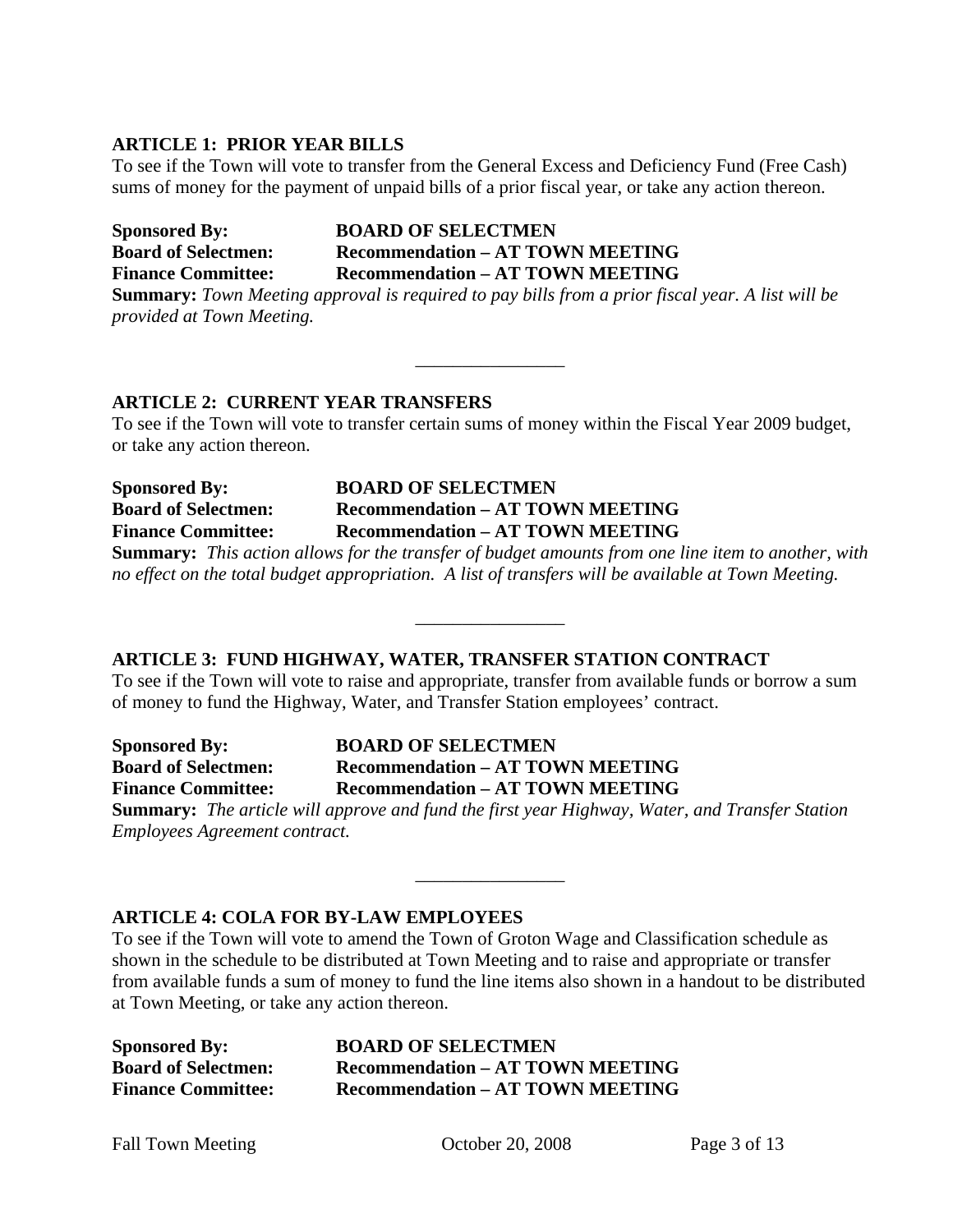**Summary:** *This article proposes to provide and fund a 2% COLA for FY09 for employees who are covered by the Personnel By-Law or who have individual contracts.* 

\_\_\_\_\_\_\_\_\_\_\_\_\_\_\_\_

#### **ARTICLE 5: COLA FOR ELECTED OFFICIALS**

To see if the Town will vote to amend the compensation for the following elected officials and to raise and appropriate or transfer from available funds a sum of money to fund the line items as shown in a handout to be distributed at Town Meeting, or take any action thereon.

Town Clerk \$58,272 Highway Surveyor \$67,796 Tree Warden \$1,443

**Sponsored By: BOARD OF SELECTMEN Board of Selectmen: Recommendation – AT TOWN MEETING Finance Committee: Recommendation – AT TOWN MEETING Summary:** *This article proposes to provide and fund a 2% COLA for FY09 for the above named elected officials.* 

#### **ARTICLE 6: FUNDING OF NEW TOWN MANAGER**

To see if the Town will vote to raise and appropriate, transfer from available funds or borrow a sum of money to fund the first year (fiscal year 2009) of the Town Manager's employment agreement, or take any action thereon.

 $\overline{\phantom{a}}$  , where  $\overline{\phantom{a}}$ 

**Sponsored By: BOARD OF SELECTMEN Board of Selectmen: Recommendation – AT TOWN MEETING Finance Committee: Recommendation – AT TOWN MEETING** 

**Summary:** *This appropriation would be in addition to the excess amount of salary currently funded for the Interim Administrative Officer. This Town Manager's salary amount would be negotiated between the Board of Selectmen and Town Manager.*

 $\overline{\phantom{a}}$  , where  $\overline{\phantom{a}}$ 

#### **ARTICLE 7: ACTUARIAL SERVICE**

To see if the Town will vote to raise and appropriate, or transfer from available funds, a sum of money to obtain actuarial services for the purposes of updating the future cost of post employment benefits, or take any action thereon.

**Sponsored By: BOARD OF SELECTMEN Board of Selectmen: Recommendation – AT TOWN MEETING Finance Committee: Recommendation – AT TOWN MEETING**  *Summary: The baseline actuarial study was done three years ago. Several changes since that time, including cost and distribution of health premiums, and number of employees, and number of*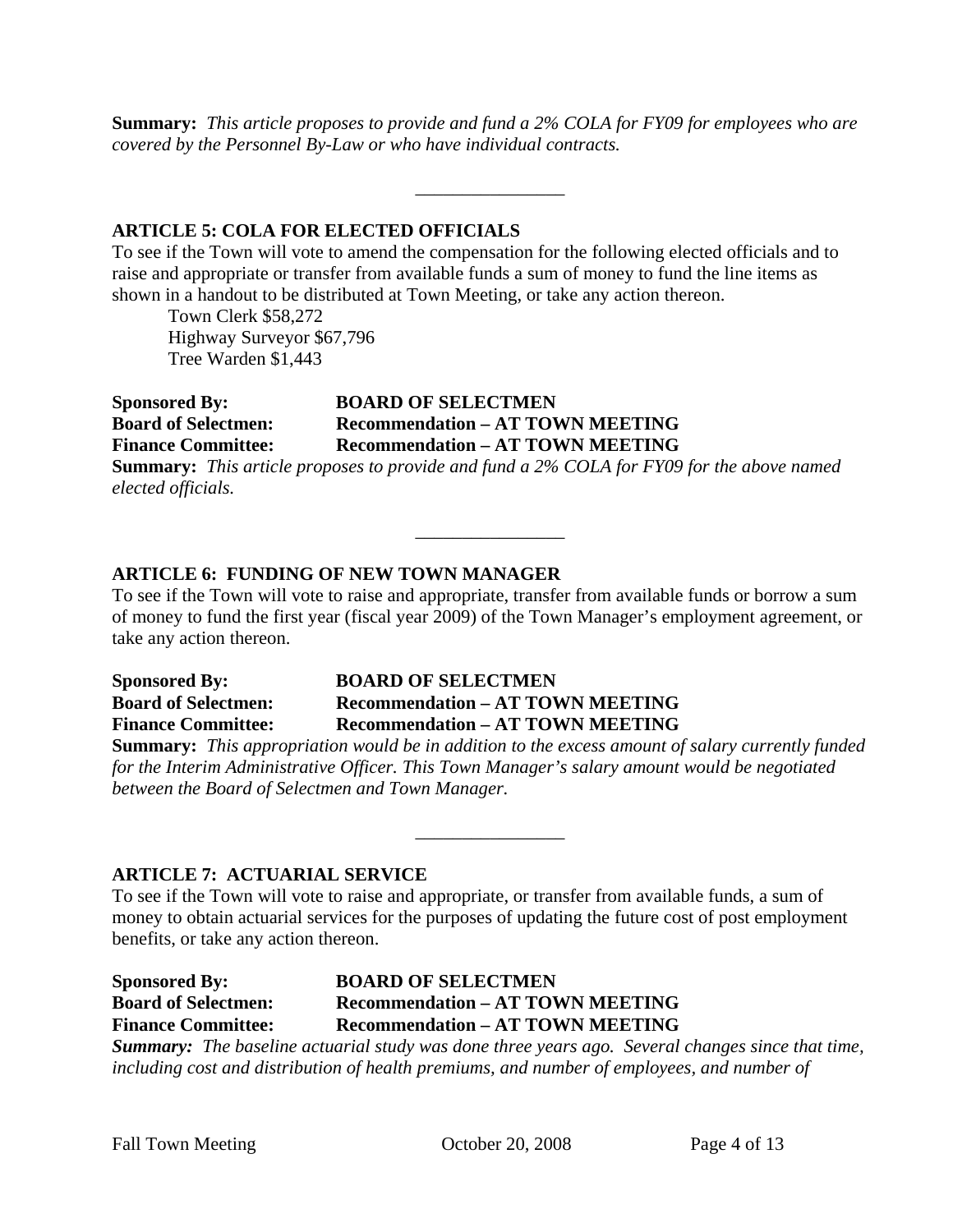*retirees, indicate that the total liability for future cost of benefits should be updated. The determination of liability is required by law and the work requires an actuary.* 

#### **ARTICLE 8: SNOW & ICE BUDGET**

To see if the Town will vote to amend the FY09 budget and to raise and appropriate or transfer from available funds a sum of money to increase the following line items, or take any action thereon. Line item 5040; Snow and Ice Removal Expense: increase of \$40,000 Line item 5041; Snow and Ice Removal Overtime: Increase of \$10,000

\_\_\_\_\_\_\_\_\_\_\_\_\_\_\_\_

#### **Sponsored By: BOARD OF SELECTMEN Board of Selectmen: Recommendation – AT TOWN MEETING Finance Committee: Recommendation – AT TOWN MEETING**

**Summary:** *The Snow and Ice Removal budget has been impacted over the last few years by the increasing costs of both materials and labor. The deficit in this budget item at the end of the 2008 winter season was nearly \$250,000. "Paying off" large prior deficits can complicate the next year's budget development. An increase in this budget item had been planned for the Spring town meeting but it was not possible at that time. This article proposes to transfer funds to the snow removal budget to bring the appropriation closer to the true cost of snow removal.*

\_\_\_\_\_\_\_\_\_\_\_\_\_\_\_\_

#### **ARTICLE 9: TRANSFER A SUM OF MONEY TO THE CAPITAL STABILIZATION FUND**

To see if the Town will vote to raise and appropriate, or transfer from available funds, a sum of money to be added to the sum already on deposit in the Capital Stabilization Fund, or take any action thereon.

#### **Sponsored By: BOARD OF SELECTMEN Board of Selectmen: Recommendation – AT TOWN MEETING Finance Committee: Recommendation – AT TOWN MEETING**

**Summary:** *Prior to Town meeting, the fund has a balance of approximately \$320,000. The financial management goal is to have approximately 1.5% of the total annual budget on deposit in this fund. The Excess and Deficiency Fund (Free Cash) is a potential source for additional funding to maintain the target balance in the Capital Stabilization Fund. The target amount for the Capital Stabilization Fund, as well as the amount of certified "Free Cash" available, will be provided at Town Meeting.*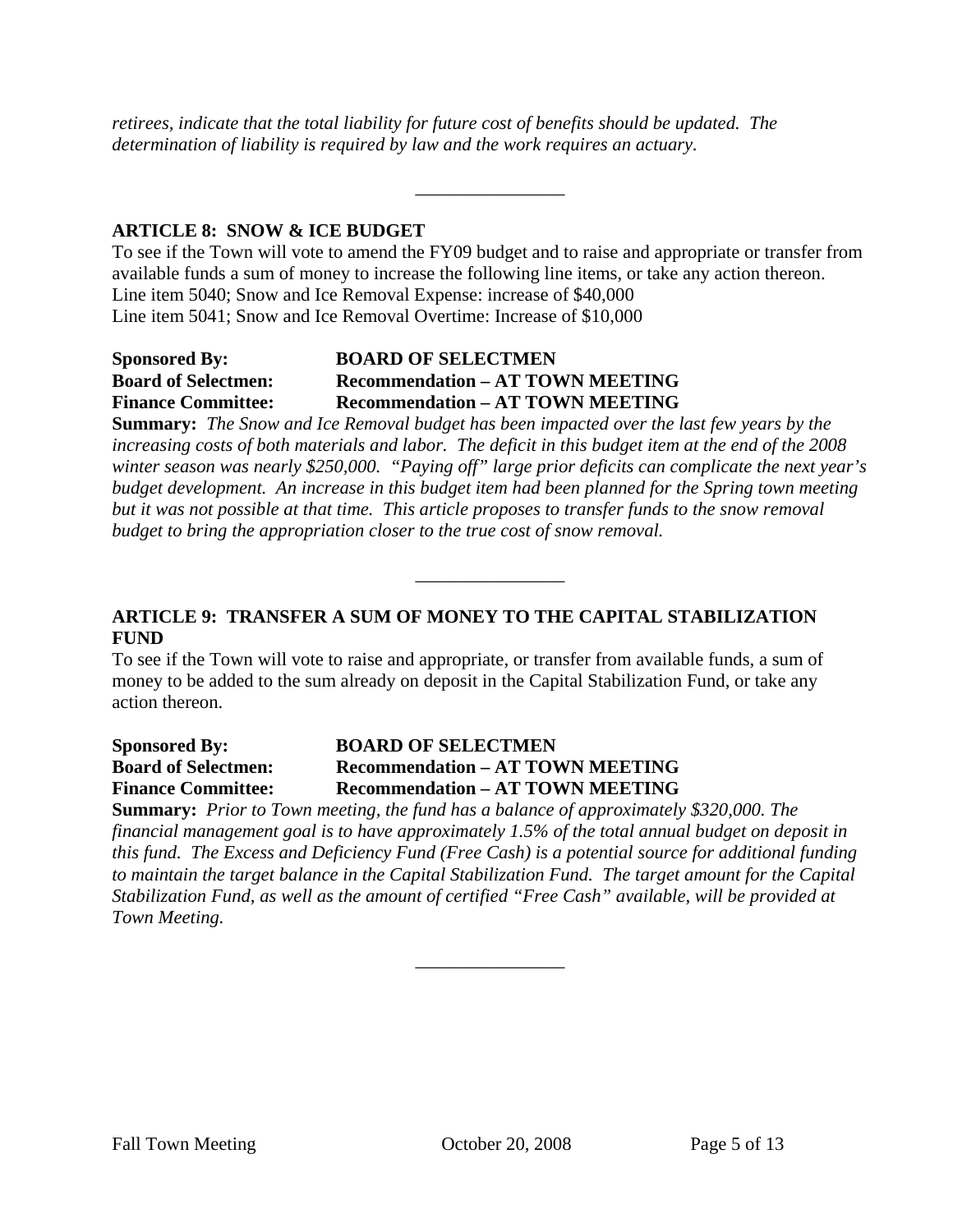#### **ARTICLE 10: TRANSFER A SUM OF MONEY TO THE STABILIZATION FUND**

To see if the Town will vote to raise and appropriate or transfer from available funds a sum of money to be added to the sum already on deposit in the Stabilization Fund, or take action thereon.

#### **Sponsored By: BOARD OF SELECTMEN Board of Selectmen: Recommendation – AT TOWN MEETING Finance Committee: Recommendation – AT TOWN MEETING**

**Summary:** *Prior to Town meeting, the balance in this fund was approximately \$1.2 million. The financial management goal is to have approximately 5-10% of the total annual budget on deposit in this fund. The Excess and Deficiency Fund (Free Cash) is a potential source for additional funding to maintain the target balance in the Stabilization Fund. The target amount for the Stabilization Fund, as well as the amount of certified "Free Cash" available, will be provided at Town Meeting.*

\_\_\_\_\_\_\_\_\_\_\_\_\_\_\_\_

#### **ARTICLE 11: OFFSET THE TAX RATE**

To see if the Town will vote to transfer a sum of money from the General Excess and Deficiency Fund (Free Cash) or from other available funds for the purpose of affecting the tax rate for the period beginning July 1, 2008 and ending June 30, 2009, or take any action thereon.

#### **Sponsored By: BOARD OF SELECTMEN Board of Selectmen: Recommendation – AT TOWN MEETING Finance Committee: Recommendation – AT TOWN MEETING**

**Summary:** *The effect of this article is to use a portion of Free Cash or General Stabilization as a funding source for the entire FY09 budget in order to lower the amount of money required to be raised from taxes or to balance a deficit budget. The amount of Free Cash and General Stabilization available for appropriation will be provided at Town Meeting.* 

 $\overline{\phantom{a}}$  , where  $\overline{\phantom{a}}$ 

#### **ARTICLE 12: DEMAND FEES**

To see if the Town will vote to set and charge, for each written demand provided by law that is issued by the Collector a fee of \$5.00 to be added to and collected as part of the tax due, as authorized by Massachusetts General Laws Chapter 60, Section 15, effective as of the date of this Town Meeting.

#### **Sponsored By: TAX COLLECTOR Board of Selectmen: Recommendation – AT TOWN MEETING Finance Committee: Recommendation – AT TOWN MEETING**

**Summary:** *The vote will allow the Town to comply with the recommendation of the Department of Revenue, and will set a firm demand charge for Groton. Mass. General Laws Chapter 60, Section 15 previously set the charge for issuing demand bills at \$5.00. A recent change in the law now provides that the charge for issuing a demand is "not more than \$30.00." An affirmative vote will set the charge for demands in Groton at \$5.00.*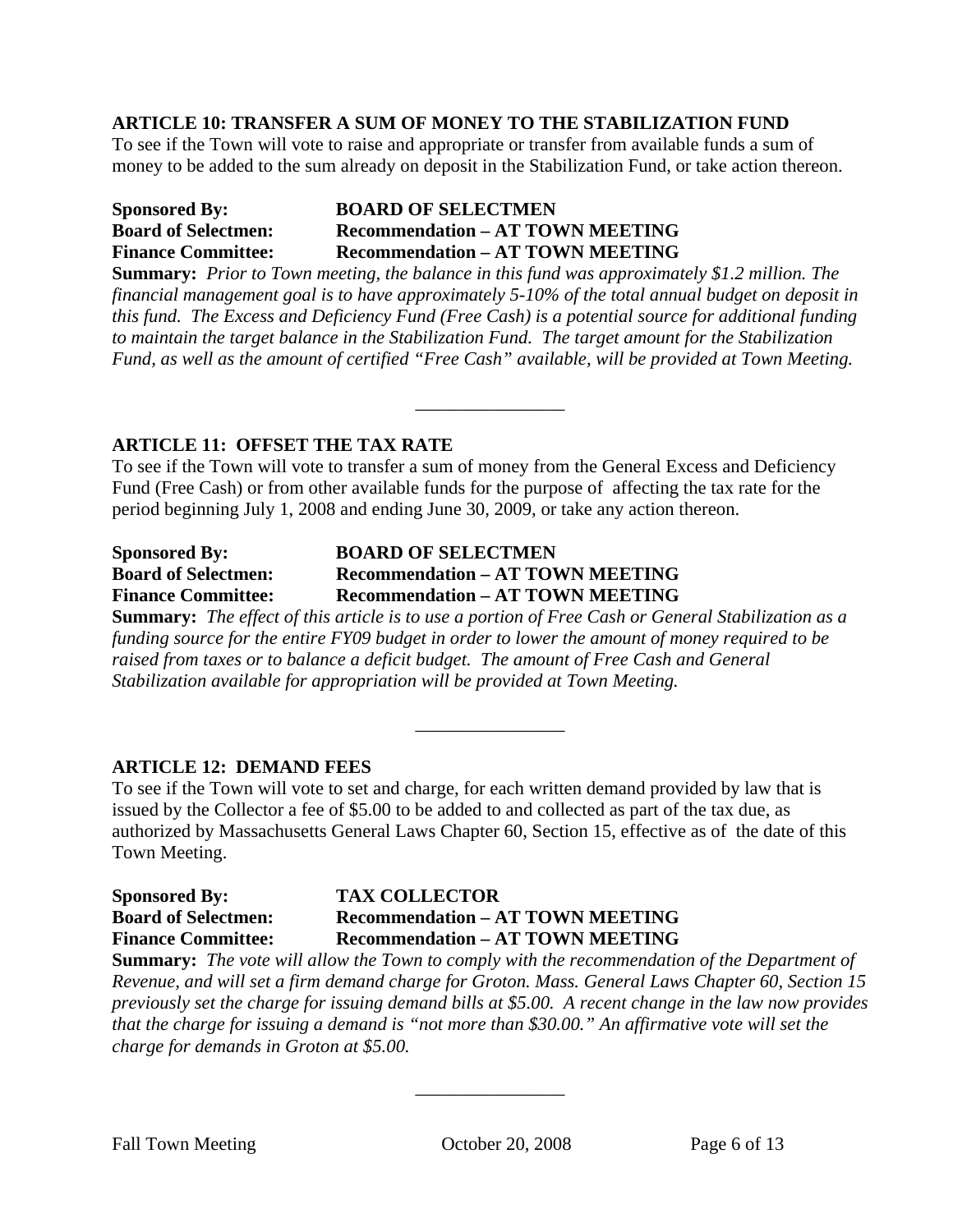#### **ARTICLE 13: TRANSFER OF FUNDS TO THE CONSERVATION FUND**

To see if the Town will vote to transfer \$3,000 from the General Fund to the Conservation Fund, or take any action thereon.

#### **Sponsored By: CONSERVATION COMMISSION Board of Selectmen: Recommendation – AT TOWN MEETING Finance Committee: Recommendation – AT TOWN MEETING**

**Summary:** *As part of the negotiations for the sale of land to Thomas Wilson by the Town of Groton approved at the Town Meeting of October 22, 2007, it was agreed that the \$3000 purchase price would go to the Conservation Fund as partial mitigation for the loss of shore frontage on Lost Lake/Knops Pond and to provide funding for future monitoring of conservation restricted land also set aside as part of these negotiations.*

 $\overline{\phantom{a}}$  , where  $\overline{\phantom{a}}$ 

#### **ARTICLE 14: LAND ACQUISITION, BOSTON ROAD**

To see if the Town will vote to authorize the Conservation Commission to acquire, on behalf of the Town, a certain parcel of land located on Boston Road, shown as parcels 23 and 24.1 on Groton's Assessors' Map 253 and parcel 24 on Littleton Assessors' Map R27 and containing approximately 29 acres, said land to be managed and controlled by the Conservation Commission for conservation and passive recreation purposes pursuant to Section 8C of Chapter 40 of the General Laws; to transfer or appropriate from the Conservation Fund a sum of money therefor, in advance of a Massachusetts Local Acquisition for Natural Diversity (LAND) Program (formerly "self help") grant with said proceeds to be returned to the Conservation Fund; to authorize the Conservation Commission to apply for a "self help" grant for such acquisition pursuant to Section 11 of Chapter 132A of the General Laws and to act as the official representative for such application; to authorize the Board of Selectmen to petition the General Court for any special legislation necessary for such acquisition; and to authorize the Conservation Commission and the Board of Selectmen to execute all documents and take all actions necessary in connection with such acquisition; or take any action thereon.

#### **Sponsored By: CONSERVATION COMMISSION Board of Selectmen: Recommendation – AT TOWN MEETING Finance Committee: Recommendation – AT TOWN MEETING**

**Summary:** *Applying for a state grant would enable the Town to leverage funds already set aside in the Conservation Fund for the acquisition of conservation land through a fee simple purchase. The land is located at the Groton-Littleton town line on Rt. 119, and is the site where a 40B development consisting of 36 housing units has been proposed. If the acquisition takes place,* t*he parcels will be acquired to preserve and protect what may be the largest certified vernal pool in Massachusetts. Approval of this project would preserve about 9.6 acres of Certified Vernal Pool #3182 and 18 acres of adjacent upland for a total of 27.6 acres, a unique combination of vernal pool and associated upland habitats. The area is known habitat of rare species identified by the Natural Heritage & Endangered Species Program.*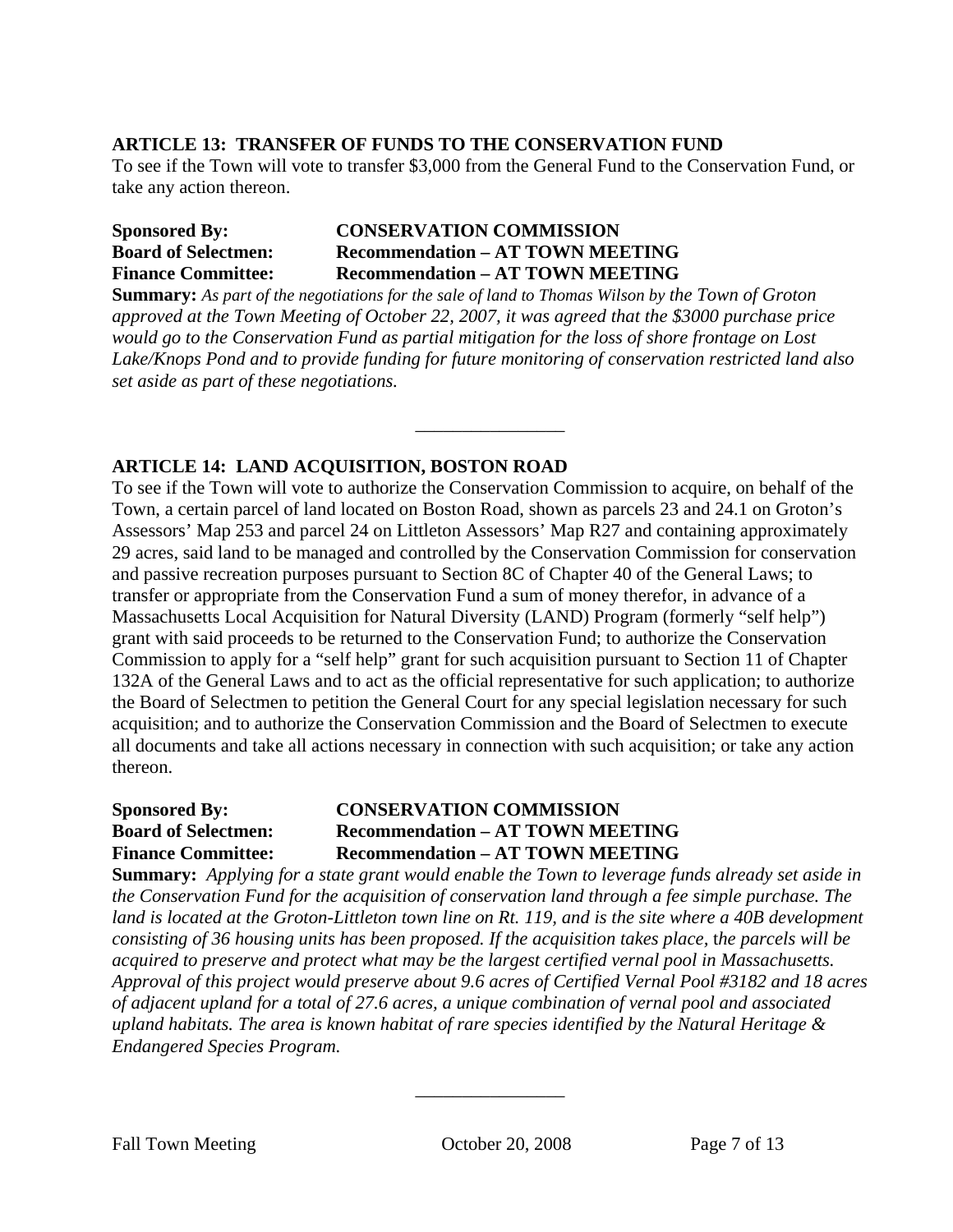#### **ARTICLE 15: CERTIFICATES OF TITLE (Old Dunstable Road and Lowell Road)**

To see if the Town will vote to confirm the vote taken under Article 17 (Lowell Road) and Article 18 (Old Dunstable Road) of the Annual Town Meeting of April 24, 2006 to transfer the parcels of land identified below to the Conservation Commission for conservation purposes, and authorize the Conservation Commission to petition the Land Court to issue new certificates of title for the following parcels:

| <b>Property</b><br>Assessor's   | <b>Prior Deed</b>  | <b>Certificate of</b><br><b>Title of Former</b> | <b>Tax Lien Case</b> | <b>Final Judgment</b><br>in Tax Lien |
|---------------------------------|--------------------|-------------------------------------------------|----------------------|--------------------------------------|
| Map/Lot                         |                    | Owner                                           |                      | Case                                 |
| Old Dunstable<br>Road<br>247-42 | Doc. No.<br>524261 | 144218                                          | 127443               | Doc. No.<br>1287069                  |
|                                 |                    |                                                 |                      |                                      |
| <b>Lowell Road</b>              | Doc. No.<br>301146 | 87089                                           | 79701                | Doc. No.<br>758433                   |

or take any action thereon.

#### **Sponsored By: CONSERVATION COMMISSION Board of Selectmen: Recommendation – AT TOWN MEETING Finance Committee: Recommendation – AT TOWN MEETING**

**Summary:** *The purpose of this Warrant Article is to clarify the Town's title to two parcels of land by identifying the specific documents by which the Town acquired the parcels. This will enable the Conservation Commission to petition the Land Court to issue certificates of title in the name of the Town.*

\_\_\_\_\_\_\_\_\_\_\_\_\_\_\_\_

#### **ARTICLE 16: STREET ACCEPTANCE, STAR HOUSE LANE**

To see if the Town will vote to accept as a public way the following private way as laid out by the Board of Selectmen:

Star House Lane: as shown on a plan dated May 1987, Revised August 12, 1987, entitled "Star House Lane, as-built in Groton, MA." Prepared for Builders Collaborative, Inc., by Charles A. Perkins Co, Inc., Engineers and Surveyors, or take any action thereon.

#### **Sponsored By: BOARD OF SELECTMEN Board of Selectmen: Recommendation – AT TOWN MEETING Finance Committee: Recommendation – AT TOWN MEETING**

**Summary:** *This article provides for the acceptance of Star House Lane as a public way. A public hearing was held by the Board of Selectmen on October 6, 2008 and a copy of the street layout is available for public inspection in the Planning Office at Town Hall.*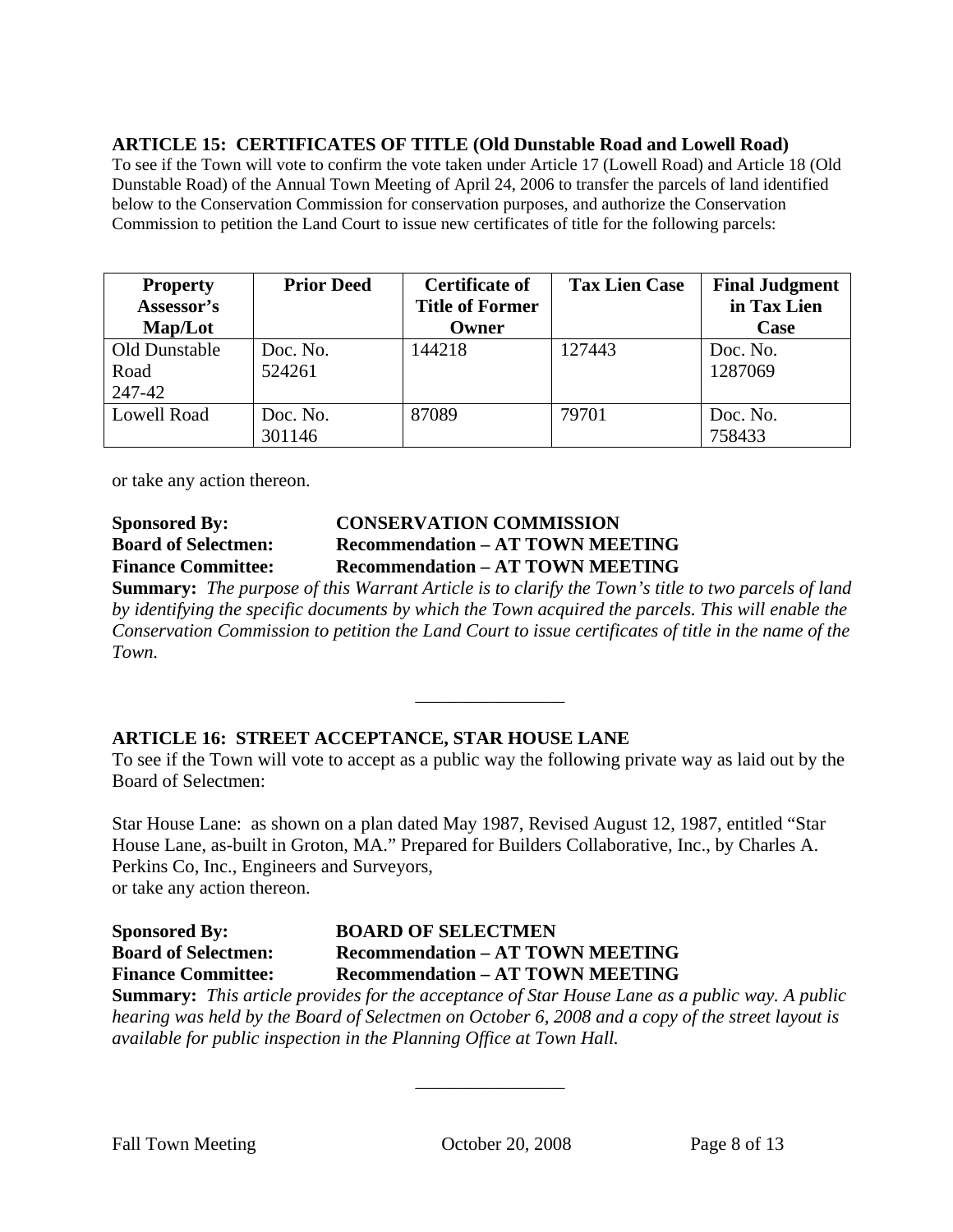#### **ARTICLE 17: AFFORDABLE HOUSING TRUST FUND**

To see if the Town will vote to accept Section 55C of Chapter 44 of the Massachusetts General Laws, regarding establishment of Municipal Affordable Housing Trust Funds, or take any action thereon.

#### **Sponsored By: BOARD OF SELECTMEN Board of Selectmen: Recommendation – AT TOWN MEETING Finance Committee: Recommendation – AT TOWN MEETING**

**Summary:** *Section 55C authorizes cities and towns to set up affordable housing trust funds to provide for creation and preservation of affordable housing. After acceptance of the legislation, a board of trustees will be appointed by the Board of Selectmen.*

\_\_\_\_\_\_\_\_\_\_\_\_\_\_\_\_

#### **ARTICLE 18: TRENCH PERMITTING AND INSPECTION AUTHORITY**

To see if the Town will vote, pursuant to Massachusetts General Laws Chapter 82A, section 2, to designate the Board of Water Commissioners, Groton Electric Light Commissioners, the Highway Surveyor, Building Commissioner or their designees as the officers to issue permits for the purpose of creating a trench, as that term is defined by MGL Chapter 82A, section 4 and 520 CMR 14.00, or take any action thereon.

| <b>Sponsored By:</b>       | <b>BOARD OF SELECTMEN</b>                                                            |  |  |  |
|----------------------------|--------------------------------------------------------------------------------------|--|--|--|
| <b>Board of Selectmen:</b> | <b>Recommendation – AT TOWN MEETING</b>                                              |  |  |  |
| <b>Finance Committee:</b>  | <b>Recommendation – AT TOWN MEETING</b>                                              |  |  |  |
|                            | <b>Summary:</b> Pursuant to Mass <i>Conoral Laws each city and Town must adopt a</i> |  |  |  |

**Summary:** *Pursuant to Mass. General Laws each city and Town must adopt a procedure for permitting and inspecting trenches.* 

#### **ARTICLE 19: ACQUISITION OF CEMETERY LAND FOR USE BY THE WILLIAMS BARN COMMITTEE**

\_\_\_\_\_\_\_\_\_\_\_\_\_\_\_\_

To see if the Town will vote to authorize the Board of Selectmen to acquire and/or accept from the Groton Cemetery Commissioners, by purchase, gift, eminent domain, or a combination thereof, approximately 35,999 square feet of the land located at Chicopee Row and known as parcel "A," being a portion of the premises described in a deed to the Proprietors of the Groton Cemetery recorded in Book 6436, page 425 of the Middlesex South District Registry of Deeds for use by the Williams Barn Committee or its successor, and to appropriate a sum of money therefor; or take any action thereon.

#### **Sponsored By: BOARD OF SELECTMEN Board of Selectmen: Recommendation – AT TOWN MEETING Finance Committee: Recommendation – AT TOWN MEETING**

**Summary:** *The Groton Cemetery Commissioners have determined that this parcel of land can be more effectively utilized by joining it with the Williams Barn parcel, Map 225, Block 61, for use by the Williams Barn Committee.*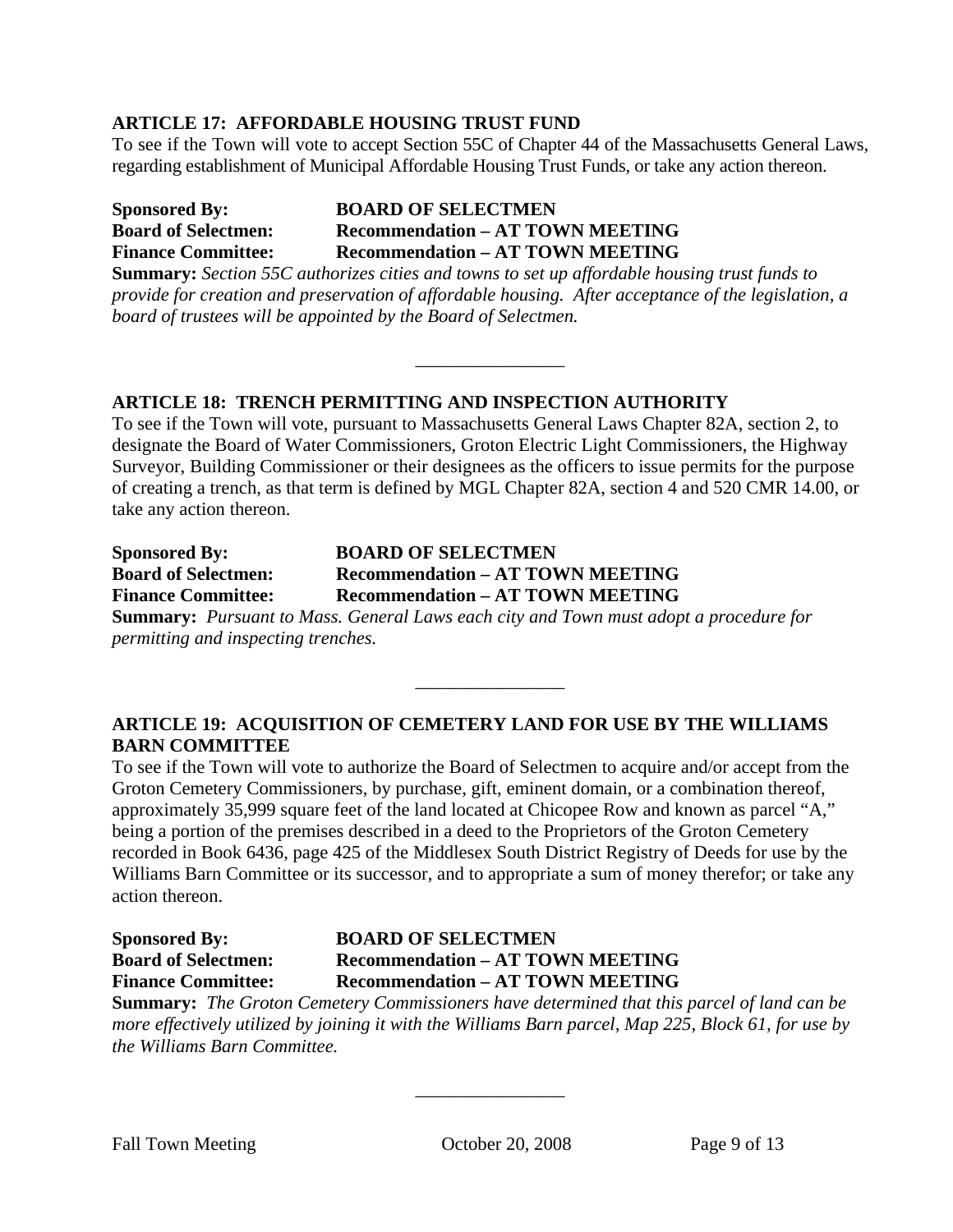#### **ARTICLE 20: TRANSFER FROM SEWER SURPLUS**

To see if the Town will vote to transfer \$55,000 from the Sewer Enterprise Fund Surplus to the Fiscal Year 2008 Sewer Enterprise Department budget, or take any action thereon.

**Sponsored By: SEWER COMMISSION Board of Selectmen: Recommendation – AT TOWN MEETING Finance Committee: Recommendation – AT TOWN MEETING** 

**Summary:** *To transfer funds from the Sewer Enterprise Fund Surplus to pay for unanticipated additional costs for the pump station improvements at Nod Road and Patridgeberry Woods.* 

\_\_\_\_\_\_\_\_\_\_\_\_\_\_\_\_

#### **ARTICLE 21: LAND ACQUISITION, LOWELL ROAD**

To see if the Town will vote to authorize the Board of Selectmen to acquire, by purchase or otherwise, for the purposes of safety with respect to the existing Electric Light Department substation on Lowell Road and for relocating the office and operations of the Electric Light Department, all or a portion of the land located adjacent to the substation on Lowell Road, in its entirety being described as follows

A certain parcel of land located on Lowell Road, Groton, Massachusetts, containing 13.59 acres, more or less, record title standing in the name of Gloria Fuccillo, Trustee, 114 Realty Trust, under a Declaration of Trust recorded with the Middlesex South District Registry of Deeds in Book 14557 at Page 204, said parcel being shown on Groton Assessors' Map 233, Parcel 98, and being a portion of the premises described in a deed recorded in the Middlesex South Registry of Deeds, Book 14597, Page 368,

or take any action thereon.

**Sponsored By: GROTON ELECTRIC LIGHT DEPARTMENT Board of Selectmen: Recommendation – AT TOWN MEETING Finance Committee: Recommendation – AT TOWN MEETING** 

**Summary:** *To acquire the property adjacent to the Electric Light Department substation on Lowell Road.*

\_\_\_\_\_\_\_\_\_\_\_\_\_\_\_\_

#### **ARTICLE 22: ELECTRIC LIGHT DEPARTMENT APPROPRIATION OF FUNDS FOR LAND ACQUISITION**

To see if the Town will vote to use such sum, or sums or money, as may be appropriated by the Electric Light Department, whether from the proceeds of the sale of the land and buildings at Station Avenue, Groton, Massachusetts, which property is presently occupied by the Electric Light Department, or other Electric Light Department funds, for the payment of the sums required for the acquisition, by purchase or otherwise, and development of, the land adjacent to the existing Electric Light Department substation on Lowell Road and described in the previous Article, or take any action thereon.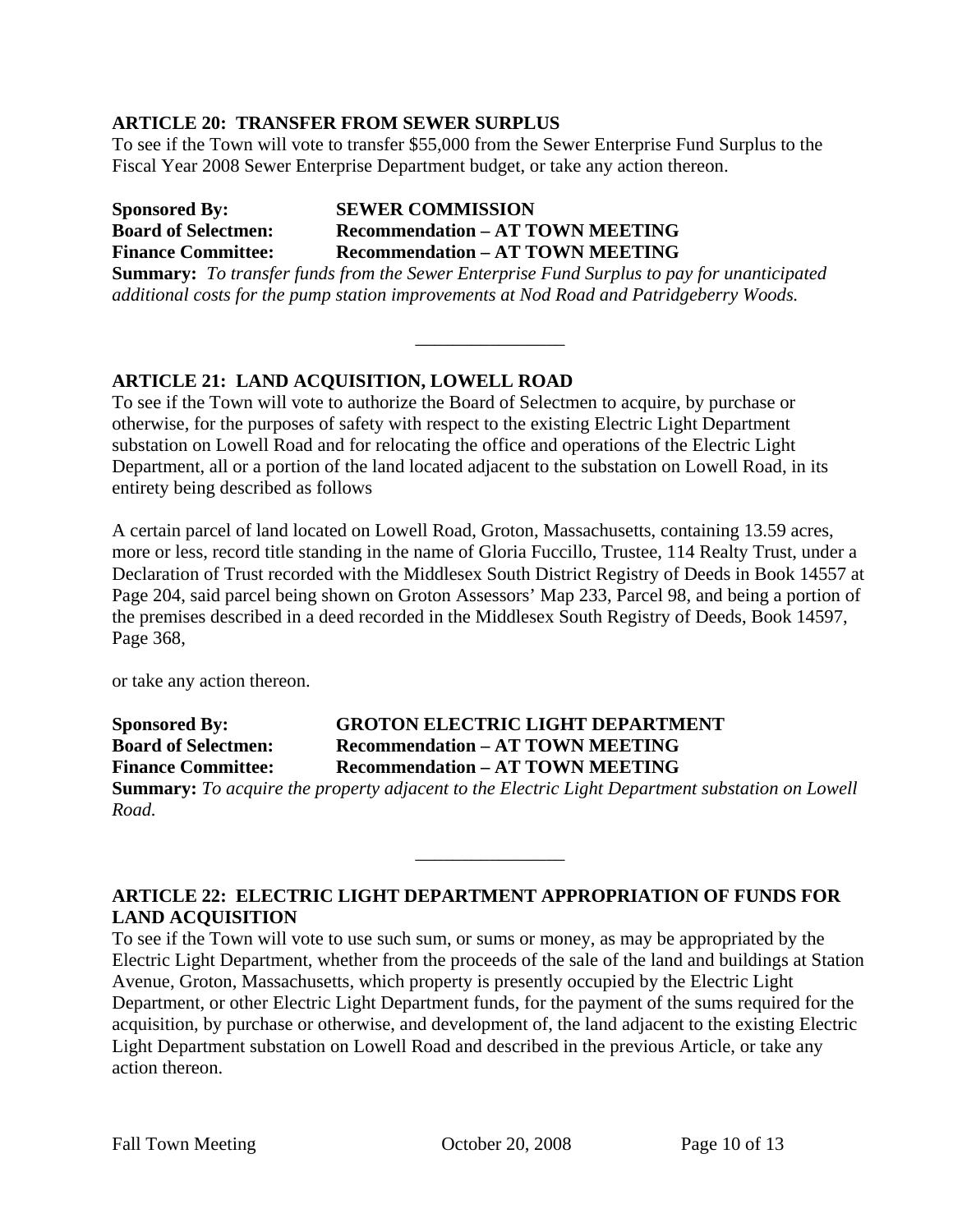#### **Sponsored By: GROTON ELECTRIC LIGHT DEPARTMENT Board of Selectmen: Recommendation – AT TOWN MEETING Finance Committee: Recommendation – AT TOWN MEETING**

**Summary:** *To dedicate the funds from a potential sale of the property on Station Avenue used by the Electric Light Department to costs of acquisition and development of the property adjacent to the Electric Light Department substation on Lowell Road. If a sale of the Station Avenue property does not materialize, then acquisition costs will come entirely from Light Department funds.* 

 $\overline{\phantom{a}}$  , where  $\overline{\phantom{a}}$ 

#### **ARTICLE 23: WIND ENERGY CONVERSION FACILITIES**

To see if the Town will vote to amend Chapter 218, Zoning, of the Code of the Town of Groton, by amending Sections 218-4 Definitions, 218-13 Schedule of Use Regulations, and 218-25 Site Plan Review, and by adding a new section 218-25.2 entitled, "Wind Energy Conversion Facilities," including meteorological towers and windmills, on file in the Office of the Town Clerk, or take any action thereon.

#### **Sponsored By: PLANNING BOARD Board of Selectmen: Recommendation – AT TOWN MEETING Finance Committee: Recommendation – AT TOWN MEETING**

**Summary:** *The proposed zoning amendment will establish a permitting process for wind energy conversion facilities. Small Scale Wind Energy Conversion Facilities (height up to 65 ft) will be permitted by right, and Large Scale Wind Energy Conversion Facilities will require a special permit from the Planning Board.*

\_\_\_\_\_\_\_\_\_\_\_\_\_\_\_\_

#### **ARTICLE 24: AMEND ACCESSORY APARTMENT BYLAW**

To see if the Town will vote to amend Chapter 218, Zoning, of the Code of the Town of Groton Section 218-16D Accessory Apartments and Section 218-13 Schedule of Use Regulations as follows:

- 1. Amend Item 218-16D(1) Purpose by deleting the words "adding to the number of buildings in the Town, or" in the first sentence. The item as amended will read as follows:
	- (1) Purpose. For the purpose of (a) providing small additional dwelling units to rent without adding to the number of buildings in the Town, or substantially altering the appearance of the Town, (b) providing alternative housing options; and (c) enabling owners of single family dwellings larger than required for their present needs to share space and the burdens of home ownership, the Board of Appeals may grant a special permit in accordance with the following requirements.
- 2. Amend Item 218-16D(3)(c) by deleting the words "shall be located in the principal residential structure on the premises" at the end of the second sentence and by adding the words "and may be attached or detached" after the word "and." The item as amended will read as follows: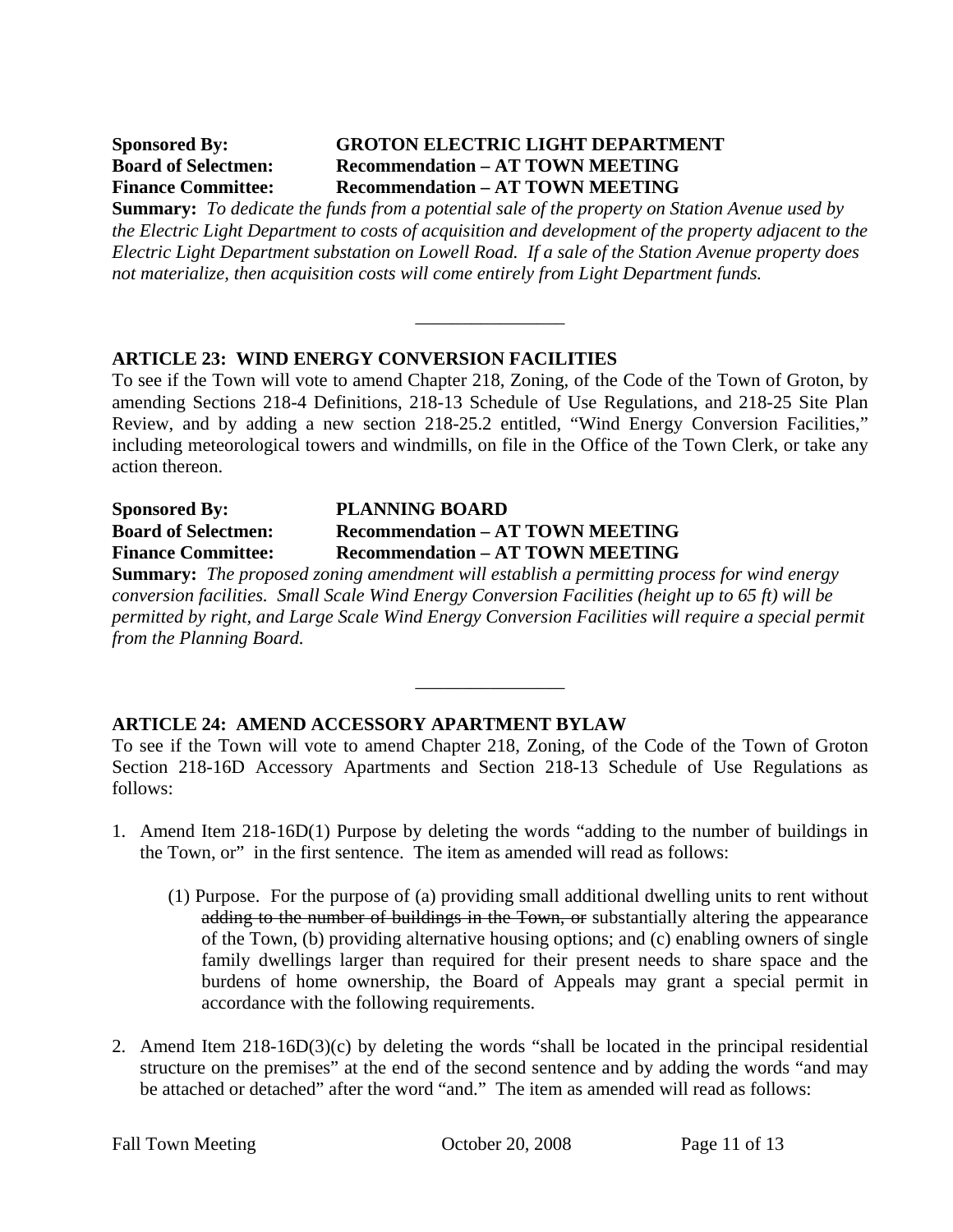- (c) Not more than one accessory apartment may be established on a lot. The accessory apartment shall not exceed 800 square feet in floor space and may be attached or detached.
- 3. Amend Item 218-16D(3)(d) by deleting the existing paragraph in its entirety and replacing it with the following:
	- (d) The accessory apartment shall not detract from the residential character of the property or the neighborhood.
- 4. Amend Section 218-13 Use Regulations by inserting the following use in the Accessory Section:

|                                                           | $R-A$ | $R-B$ | $B-1$ | $M-1$ |  |  |
|-----------------------------------------------------------|-------|-------|-------|-------|--|--|
| ' Accessory Apartments as regulated under  <br>$$218-16D$ | - SP  | SP    |       |       |  |  |

Or take any other action thereon.

#### **Sponsored By: PLANNING BOARD Board of Selectmen: Recommendation – AT TOWN MEETING Finance Committee: Recommendation – AT TOWN MEETING**

**Summary:** *The proposed zoning amendment allows construction of accessory apartments, not to exceed 800 square feet, to be located in accessory structures, whether attached or detached. Accessory apartments require a special permit from the Zoning Board of Appeals.*

\_\_\_\_\_\_\_\_\_\_\_\_\_\_\_\_

#### **ARTICLE 25: AMEND CHAPTER 119 BUILDING NUMBERING**

To see if the Town will vote to amend the Code of the Town of Groton, Chapter 119 Buildings, Numbering of, by deleting existing Chapter 119 in its entirety, and by substituting therefor a new Chapter 119 Buildings, Numbering of, the text of which is on file in the Office of the Town Clerk, or take any action thereon.

**Sponsored By: BOARD OF SELECTMEN Board of Selectmen: Recommendation – AT TOWN MEETING Finance Committee: Recommendation – AT TOWN MEETING** 

**Summary:** *Through the adoption of this bylaw it will clarify the existing building numbering procedures for public safety purposes.* 

 $\overline{\phantom{a}}$  , where  $\overline{\phantom{a}}$